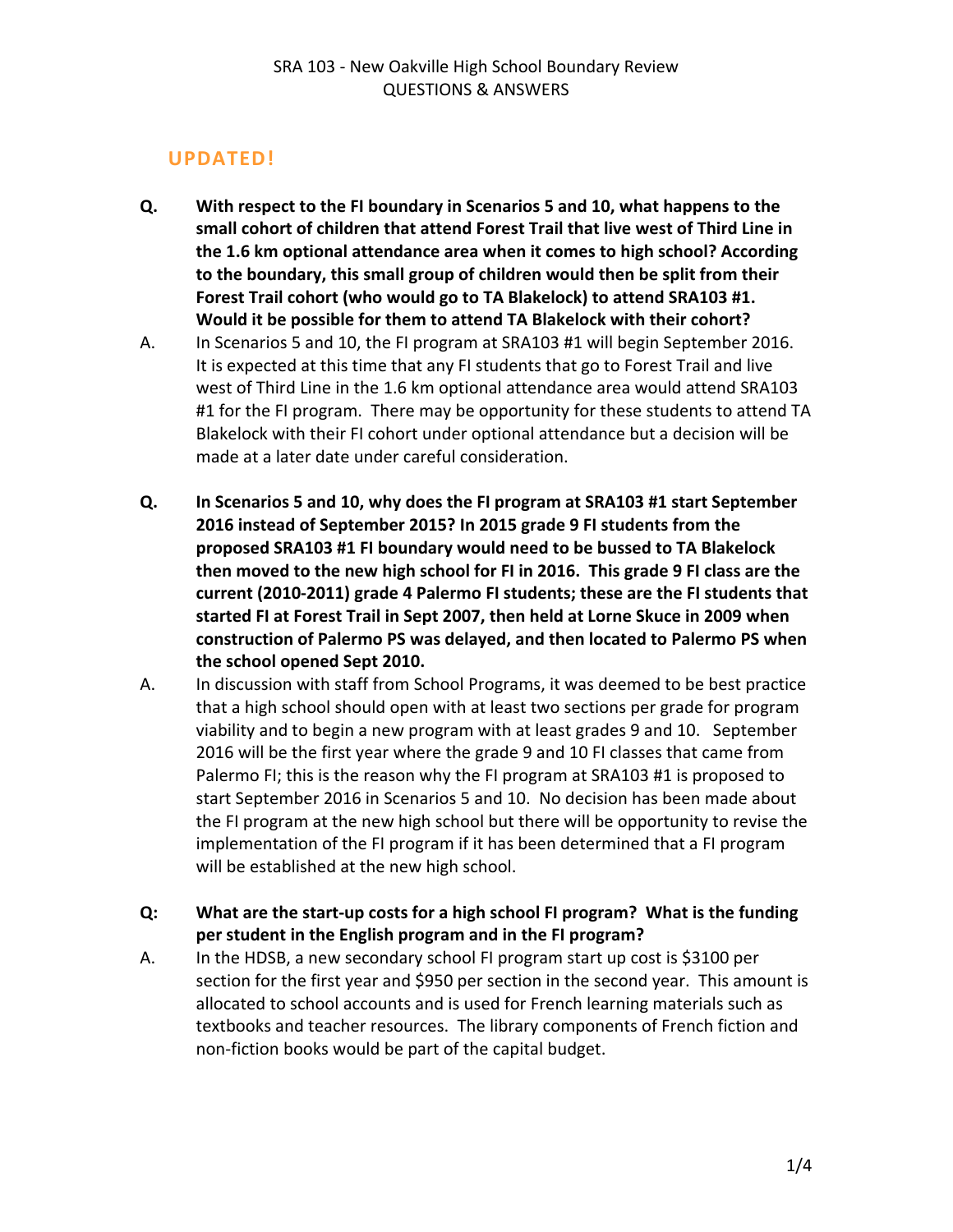## SRA 103 ‐ New Oakville High School Boundary Review QUESTIONS & ANSWERS

The scenarios that see a new FI program starting up at SRA103 #1, the FI students that attend the new school would generate Grants for Student Needs (GSN) to support the program as would the English students at the new high school. The GSN generated amount is unknown at this time but the GSN for a student in the English program and a student in the FI program is the same.

## **Q. Can you please tell me when the boundaries for the new Oakville High School will be finalized?**

A. The Boundary Review Process to establish a boundary for the new SRA 103 Oakville High School is currently underway. Based on the current timelines, a recommendation could be brought to the Board of Trustees by June of 2011 for their decision. Please visit the **SRA 103 HS [website](http://www.hdsb.ca/aboutus/Planning/Reviews/Pages/Current%20Secondary%20Reviews/OakvilleSRA103HS.aspx)** for updates and information.

## **Q. Will the new High School offer French Immersion? Will it be a single track French Immersion school only?**

- A. No decision has been made about French Immersion at the new High School. Of the three scenarios being presented to the community at the upcoming public meeting, [Scenario](http://www.hdsb.ca/aboutus/Planning/Reviews/Oakville%20SRA%20103%20SCENARIOS/c%20Scenario5.pdf) 1 does not include FI at the new school, Scenario 5 and [Scenario](http://www.hdsb.ca/aboutus/Planning/Reviews/Oakville%20SRA%20103%20SCENARIOS/d%20Scenario10.pdf) 10 do include FI at the new school. No secondary schools can be single track FI schools, in part because of the FI delivery model at the secondary level. Additionally there are no single track FI secondary schools in the Halton DSB.
- **Q. Will there be any provision for high school students who want to remain at their current school beyond the usual grade 12 grandfathering?**
- A. Some grandfathering will certainly occur. A decision will be made at a later date as to which grades (if any) beyond grade 12 will qualify for grandfathering. This issue will be given careful consideration.
- **Q. Will there be any changes to the 'optional attendance' status (open or closed) of other Oakville high schools when the new boundaries take effect?**
- A. Optional Attendance will be applied as per the **Board [Procedure](http://www.hdsb.ca/Policy/Optional%20Attendance-2010.pdf)**. If there is space in any of the schools (both from a program perspective and population), optional attendance will be considered.
- **Q. Numbers shared by Boundary Review Committee representatives do not match the actual numbers for schools found in the LTAP [2010.](http://www.hdsb.ca/aboutus/Planning/Pages/LongTermAccommodationPlan.aspx) Why and what were the changes to affect the number discrepancies?**
- A. This discrepancy has to do with what has been 'included' in the LTAP versus the scenarios presented to the Committee. An assumption has been made that the self-contained classes were not included as part of the boundary review. The secondary centre at T.A. Blakelock and the Essential program at White Oaks SS are two examples of numbers included in the LTAP but excluded from BRC scenarios.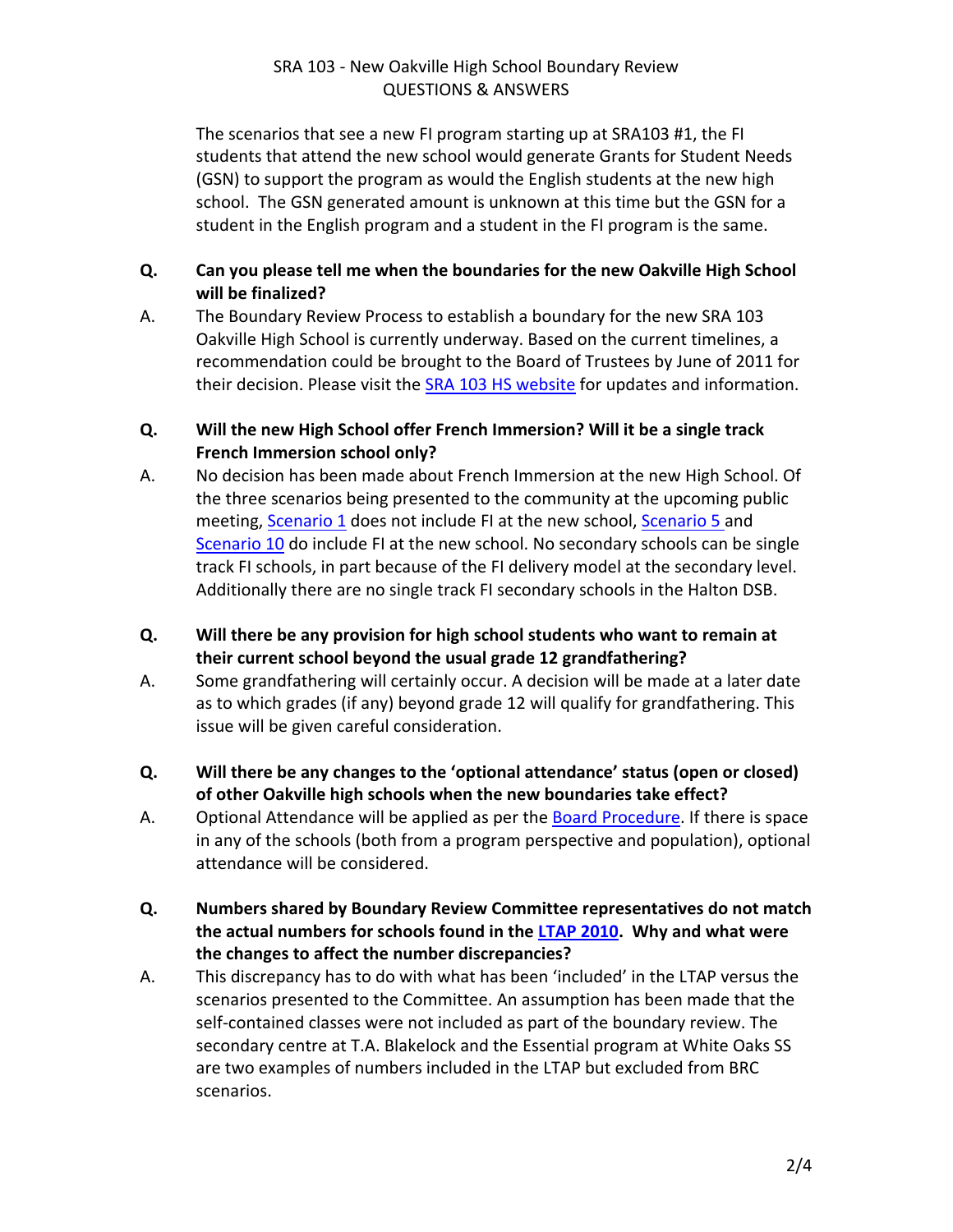#### **Q. How were the three scenarios selected by the BRC for presentation to community at the upcoming public meeting?**

A. In applying consistent criteria to the 15 scenarios, the BRC selected 3 recommended scenarios that best meet the needs of all students across this review area. The criteria are [available](http://www.hdsb.ca/aboutus/Planning/Reviews/Oakville%20SRA%20103%20SCENARIOS/a%20Boundary%20Review%20Committee%20Criteria.pdf) here.

## **Q. Will Gifted and IB (International Baccalaureate) Programs be offered at the new high school?**

A. In terms of an IB program at the new school, it is a complex process to being an accredited IB school. It could take at a minimum 3 years once the school is built and populated to be an accredited IB school.

At this point in time we do not know whether there will be a gifted site at the new high school.

## **Q. How many students attending Forest Trail live south of Upper Middle road?**

A. Based on the October 31, 2010 Trillium Extract, these are the numbers for Forest Trail:

|                           | Grade | Grade | Grade | Grade | Grade | Grade | Grade | Grade | Total |
|---------------------------|-------|-------|-------|-------|-------|-------|-------|-------|-------|
| South of Upper Middle     |       |       |       |       |       |       |       |       |       |
| Only                      |       | 42    | 43    | 35    | 37    | 35    | 28    | 21    | 288   |
| <b>Forest Trail Total</b> | 136   | 116   | 117   | 97    | 110   | 107   | 86    | 60    | 829   |

- **Q. At the April 7, 2011 Public Information Meeting, only three scenarios were presented to the community (Scenarios #1, #5, #10), there was no discussion of other scenarios supported by the BRC. Why did the feedback sheet include** "Other(identify)  $\sharp \Box$ " under the section "We support the following **scenario(s)"?**
- A. This category on the feedback sheet aligns clearly with the Board's procedures related to community consultation. More specifically, the procedures indicate that the Boundary Review Steering Committee will present the preferred option(s) that have been considered to the community. The community will have the opportunity to give feedback on the impact of each option. The community may suggest revisions to the criteria used to assess options or offer revisions to options presented or suggest new scenarios for the Boundary Review Steering Committee to consider.

The rationale for the inclusion of this opportunity is that Board has learned in the past that if the public is not provided with the opportunity to give their individual input (on perhaps their own scenario or permutation) they would provide it in any event. Moreover, the BRC and the BRSC would be subject to criticism if that opportunity was not available.